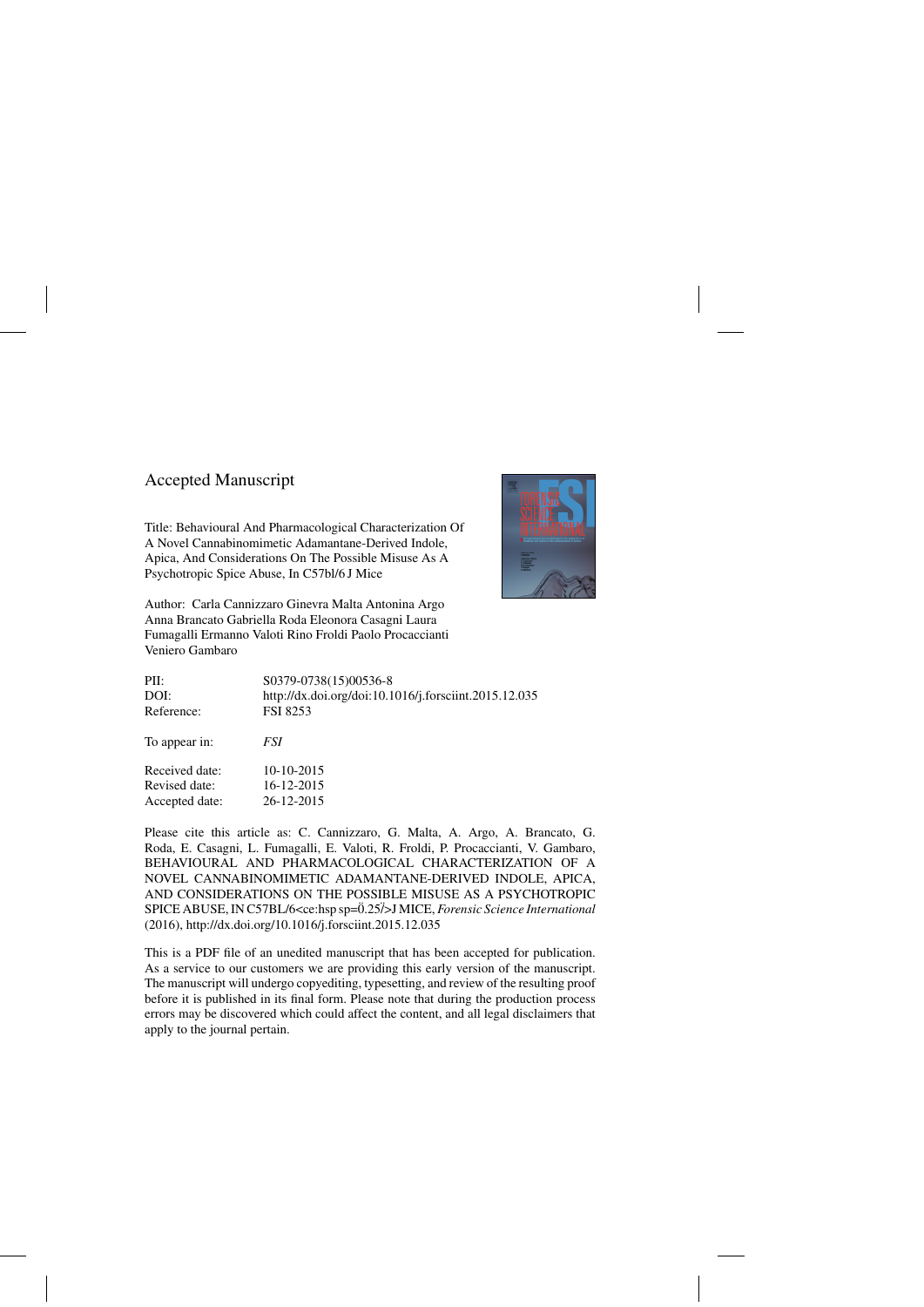# **BEHAVIOURAL AND PHARMACOLOGICAL CHARACTERIZATION OF A NOVEL CANNABINOMIMETIC ADAMANTINE-DERIVED INDOLE, APICA, AND CONSIDERATIONS ON THE POSSIBLE MISUSE AS A PSYCHOTROPIC SPICE ABUSE, IN C57BL/6J MICE**

Carla Cannizzaro<sup>1,</sup> Ginevra Malta<sup>1</sup>, Antonina Argo<sup>1</sup>, Anna Brancato<sup>1,2</sup>, Gabriella Roda<sup>3</sup>, Eleonora Casagni<sup>3,</sup> Laura Fumagalli $^3$ , Ermanno Valoti $^3$ , Rino Froldi $^4$ , Paolo Procaccianti, $^1$ , and Veniero Gambaro $^3$ 

<sup>1</sup>Department of Sciences for Health Promotion and Mother and Child Care, University of Palermo, Italy <sup>2</sup>BioNeC, University of Palermo, Italy

<sup>3</sup>Department of Pharmaceutical Sciences, Via Mangiagalli, 25 - 20133 Milano, Italy

4 Institute of Legal Medicine and Insurance, Via Don Minzoni 9, 62100 Macerata, Italy

**Corresponding Author:**

Pharmaceutical Sciences, Via Don Minzong, 123 - 2013 of Milano, 11aly<br>
Egal Medicine and Insurance, Via Don Minzoni 9, 62100 Miscensia, Taky<br>
and Multiper<br>
Actiones for Health Promotion and Mother and Child Care "Ginseppe Carla Cannizzaro M. D. *Associate Professor Department of Sciences for Health Promotion and Mother and Child Care*"*Giuseppe D*'*Alessandro*" *University of Palermo, Italy* Email: carla.cannizzaro@unipa.it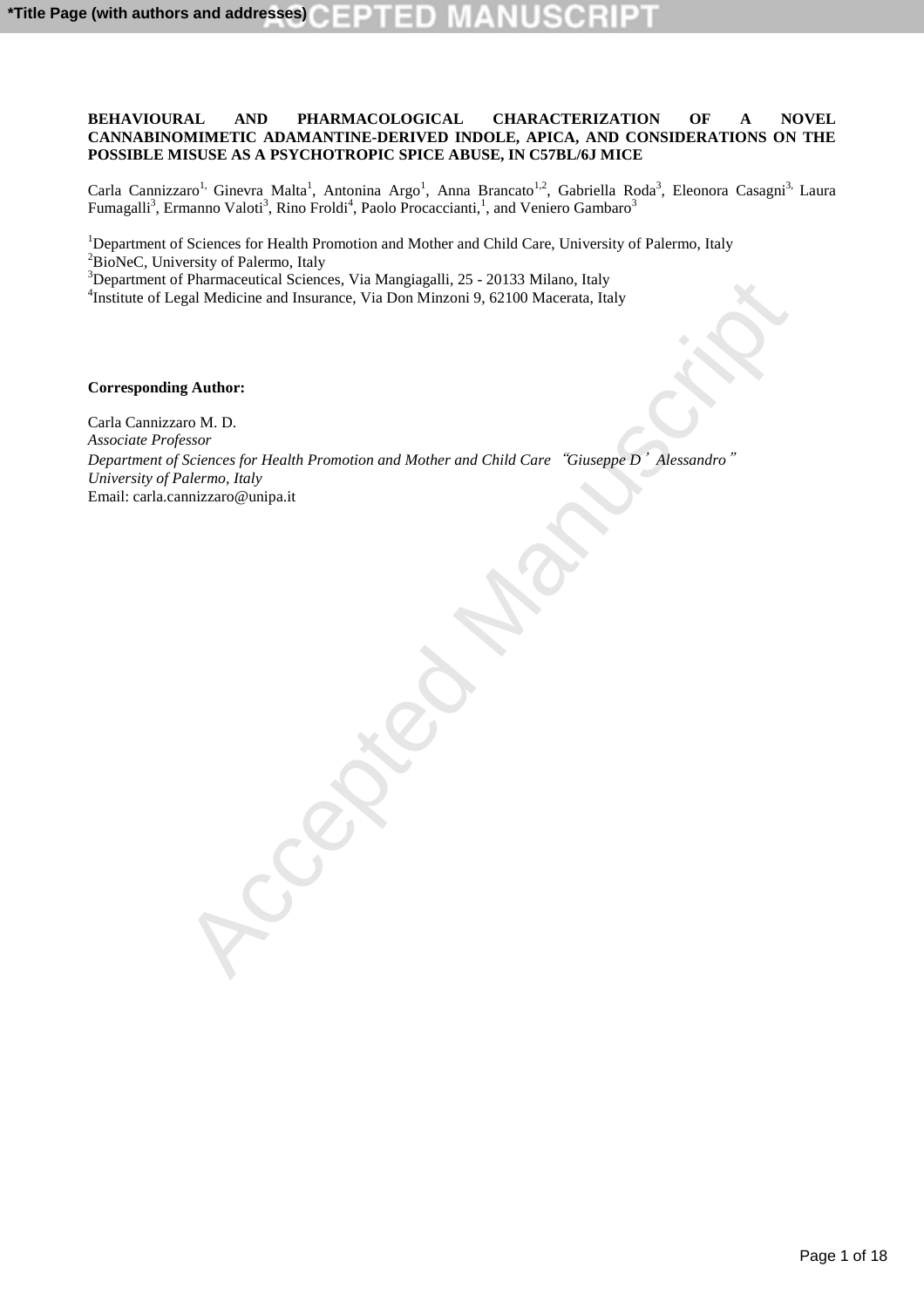#### **CCEPTED** ा VUSCRI

Highlights

- The novel adamantanyl-derived indole APICA induces cannabimimetic effects in mice.
- APICA induced hypothermia, analgesia, and catalepsy through CB1 receptor activation.
- Single exposure to APICA dose-dependently elicits memory impairment in mice.
- APICA can be included in the Italian Consolidated Test of Drugs (D.P.R. 309/90).

Accepted Manuscript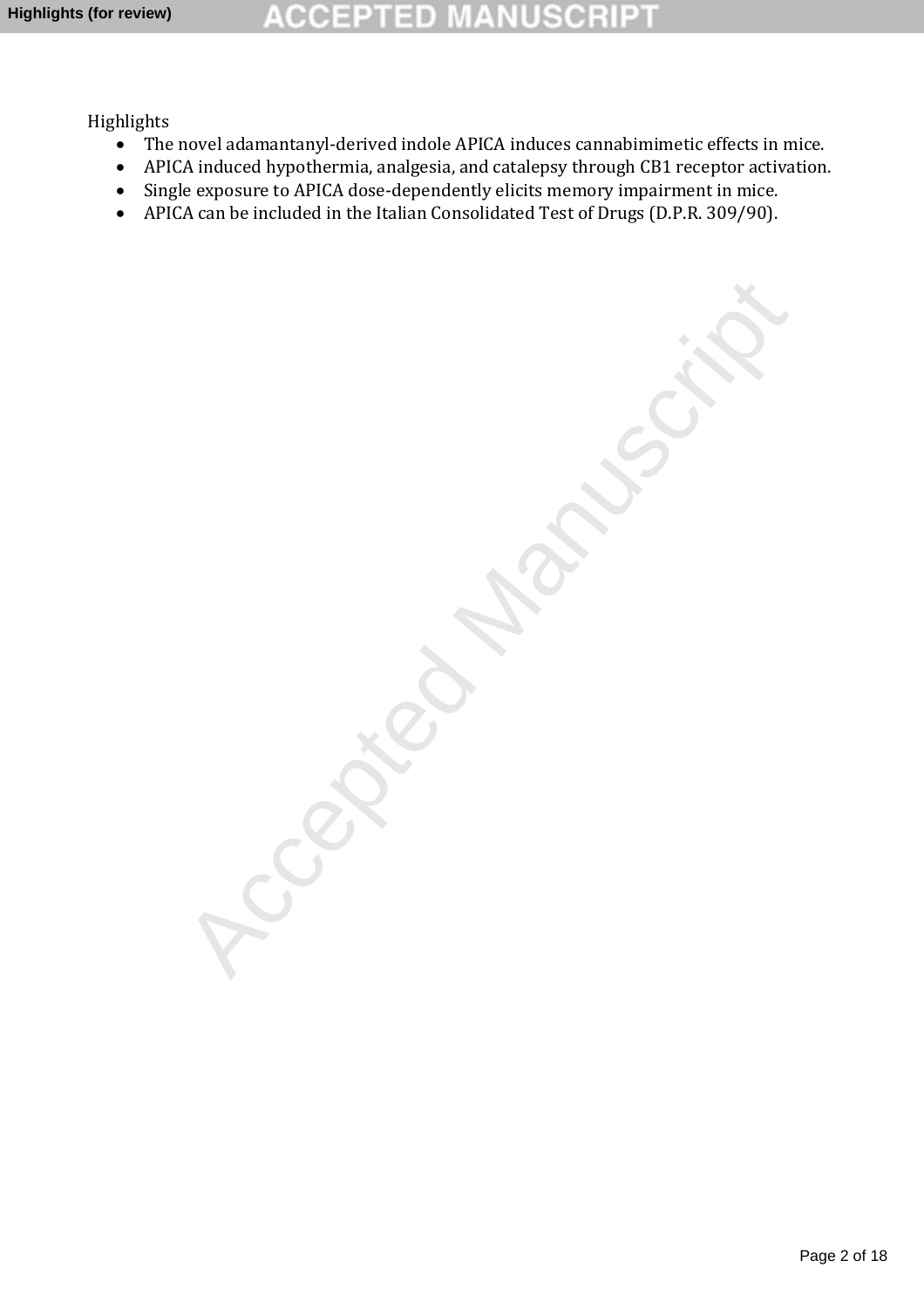# **BEHAVIOURAL AND PHARMACOLOGICAL CHARACTERIZATION OF A NOVEL CANNABINOMIMETIC ADAMANTANE-DERIVED INDOLE, APICA, AND CONSIDERATIONS ON THE POSSIBLE MISUSE AS A PSYCHOTROPIC SPICE ABUSE, IN C57BL/6J MICE**

### **Abstract**

The novel adamantane derivative APICA (N-(adamtan-1-yl)-1-pentyl-1H-indole-3-carboxamide) was recently identified as a cannabinomimetic indole of abuse. Despite its novel structure, APICA recalls cannabinomimetic indoles, such as representative member JWH-018.

cannabinomimies in midde of a abuse. Despite its novel structure, APICA recalls cannabinomimies in the return of the CHCA (0 - 1 - 3 mg/Kg, i, p) were restricted in CS7BL/63 mice, in the Petral task<br>sessment of: body tempe In present study, the effects of APICA  $(0 - 1 - 3 \text{ mg/Kg}, i.p.)$  were tested in C57BL/6J mice, in the Tetrad task which includes the assessment of: body temperature; locomotor activity and behavioural reactivity; nociception; motor coordination; declarative memory. Furthermore, pre-treatment with the CB1 antagonist AM251 (3 mg/Kg, i.p.) or the CB2 antagonist AM630 (3 mg/Kg, i.p.) was carried out to characterize APICA activity.

Our results show that APICA was able to dose-dependently decrease locomotor activity and behavioural reactivity in the open field, whereas only the highest dose was able to induce hypothermia, analgesia, motor incoordination and recognition memory impairment, with respect to vehicle  $(p<0.01; p<0.001)$ .

The pretreatment with the CB1 antagonist AM251 elicited an increase in body temperature, total distance travelled in the open field, latency to fall down in the Rotarod, and a decrease in tail flick latency ( $p<0.05$ ;  $p<0.01$ ). On the other hand, pretreatment with AM630 did not induced significant differences on APICA effects.

This study supports preliminary reports on APICA cannabinomimetic properties, extending its detrimental effects on cognitive function. Moreover, these properties can be attributed to the CB1 receptor activity, indicating APICA as a selective CB1 receptor agonist.

### **Keywords**

Synthetic Cannabinoid, CB1 Agonist, New Psychotropic Substances, APICA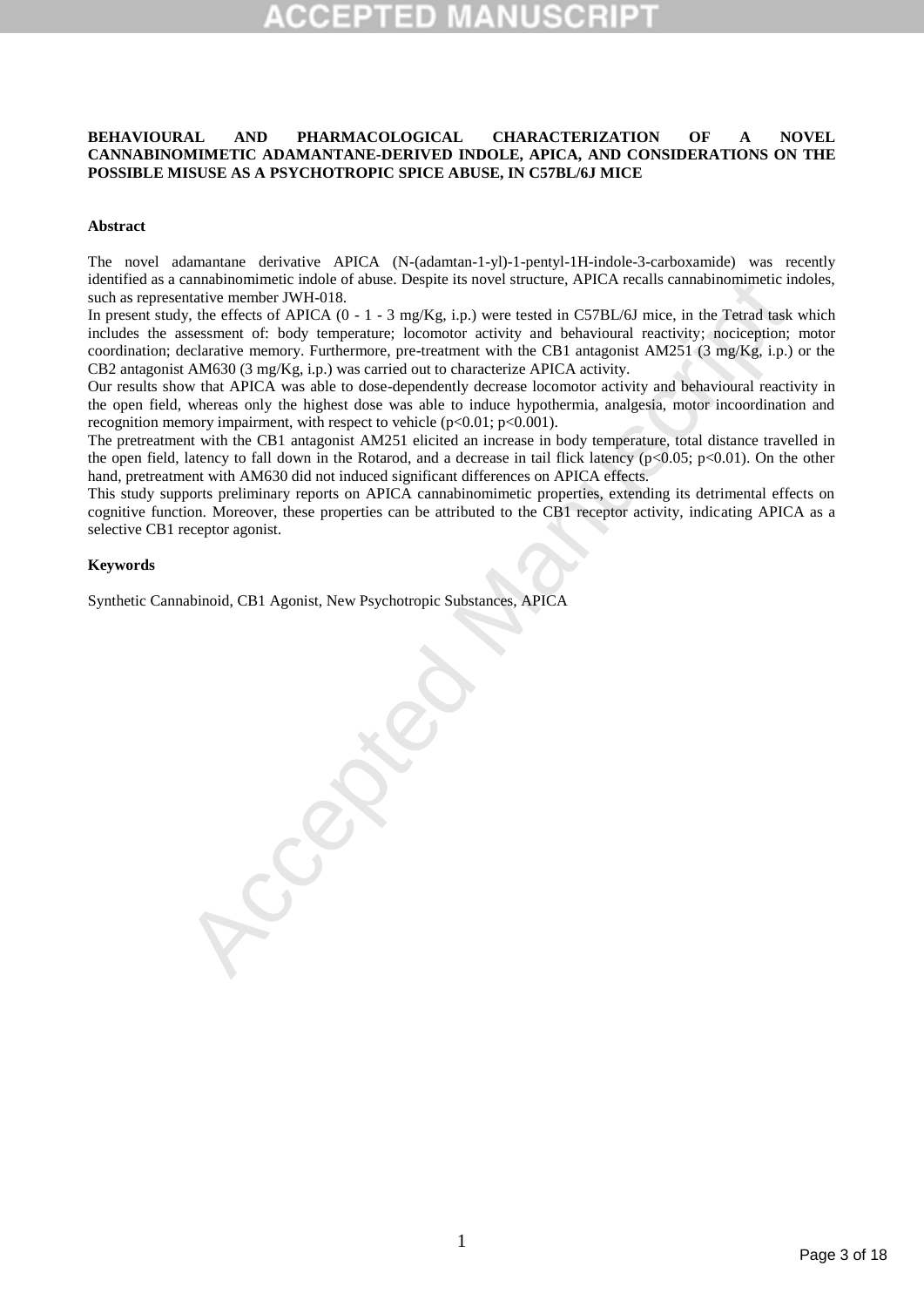### **Introduction**

The alarming issue of the emergence of New Psychotropic Substances (NPS) represents one of current challenges in toxicology. Among them, synthetic cannabinoids (SC) are the most widespread in U.S.A. and Europe since 2000: they share similar pharmacological properties as cannabis sativa's derivatives, D9-THC, cannabinol and cannabidiol, and endocannabinoids, anandamide and 2 arachidonoylglycerol. These compounds act on specific receptors: CB 1 receptors,are localized in the central nervous system and their activation modulate many superior functions as learning and memory, mood, stress reactivity and locomotor activity. CB 2 receptors are located peripherally in immune cells, spleen and thymus and are involved in anti-inflammatory and cytotoxic mechanisms. Despite the similarities SC are not easily recognizable. Indeed, these molecules are constantly considered to escape the current controls and legal limitations and to strengthen the psychotropic effects.

They can be identified by gas chromatography in association with mass spectrometry and are involved in many forensic issue as safety at work, road safety, work tasks at risk but also in many cases of hospital admissions for acute intoxication  $[31 - 32]$ .

In front of these considerations Europe and Italy have actuated enforcement and prevention of NPS and SC use [34]. However, the ongoing changes in the active cannabinoids contained in legal highs still represent a persisting difficulty for forensic and law enforcement personnel [1-3]. In this regard, the structure of the adamantanyl derivative N- (adamtan-1-yl)-1-pentyl-1H-indole-3-carboxamide) (APICA) recalls JWH-018, the representative member of cannabinomimetic indoles. In 2012, APICA was detected in products obtained by the National Institute of Health Sciences in Japan and recently its synthesis and preliminar pharmacological characterization have been published [4]. The emerging spreading of synthetic cannabinoids highlights the need for further evaluation of the *in vivo* properties and a further pharmacological characterization of indole-derived cannabinoids.

Therefore, the purpose of the present paper was to determine whether the indole-derived compound APICA produces cannabinomimetic behavioural activity in mice, by using the tetrad task, which is a widely used assay to investigate in vivo effects of THC and other cannabinoids, including antinociception, catalepsy, hypothermia, and hypomobility [5]. Other measures of cannabinoid activity, including effects on anxiety-like behaviour and on declarative memory were also assessed. The further goal of this research was to characterize the pharmacological profile of APICA, by using CB1 and CB2 receptor antagonist.

### **Materials and Methods**

#### **Animals and housing conditions**

able. Indeed, these molecules are constaintly considered to escape the current controls and<br>no strengthen the psychotopyie effects.<br>The strengthen the psychotopyie effects.<br>The strengthen the psychotopyie effects.<br>The str 25 Female C57BL/6J mice (6 weeks), obtained from Charles River (Italy) were housed in groups of five in standard cages (Tecniplast, Italy) and maintained in a temperature-  $(22 \pm 2 \degree C)$  and humidity-  $(55 \pm 5 \degree 6)$  controlled room, with *ad libitum* access to water and food (Mucedola, Italy). The colony was maintained on 12 h light/dark cycle (light on from 08:00 to 20:00) and mice were gently handled for 3 min per day for a week before the experimental procedures. On the test days, animals were brought into the laboratory 60 minutes before the experimental sessions to acclimatize. The experiments were carried out in a sound isolated room between 9:00 and 14:00. A two-week interval was given between the experiments. Animal performance was recorded on videotape and monitored in an adjacent room. To ensure that mouse's behaviour was not affected by the detection of another mouse's scent, all the devices were thoroughly cleaned 10 min before the animal's entry into the cages. All the experiments were conducted in accordance with the regulations of the Committee for the Protection and Use of Animals of the University of Palermo, in accordance with current Italian legislation on animal experimentation (D.L. 116/92) and the European directives (2010/63/EU) on care and use of laboratory animals. Every effort was made to minimize the number of animals used and their surrow.

#### **Drugs**

The syntetic indole-derived APICA (N-1-adamantyl-1-pentyl-3H-indole-3-carboxamide) was synthesized by the Department of Pharmaceutical Sciences of the University of Milan.

## **N-(adamantan-1-yl)-1-pentyl-1***H***-indole-3-carboxamide**

1-Ethyl-3-(3-dimethylaminopropyl)carbodiimide (EDAC, 762 mg, 3.99 mmol), hydroxybenzotriazole (HOBt, 539 mg, 3.99 mmol) and N,N-Diisopropylethylamine (DIPEA, 1.39 mL, 7.99 mmol) were added to a solution of 1-pentylindole-3-carboxylic acid (840 mg, 3.63 mmol) diluted in DMF (11 mL). After 0.5 h at room temperature 1-aminoadamantane (549 mg, 3.63 mmol) was added to this solution. Stirring was continued for 2 h at room temperature and at the end the solvent was concentrated. The resultant residue was dissolved in dichloromethane (20 mL) and washed twice with water (10 mL). The organic phase was separated, dried  $(Na_2SO_4)$  and concentrated. The resultant residue was treated with ethanol to quantitatively precipitate the product as white solid (mp  $141 \degree C$ ). Melting point was determined by DSC analysis and corresponded to the peak maximum. <sup>1</sup>H NMR spectra was recorded operating at 300 MHz and <sup>13</sup>C NMR at 75 MHz. Chemical shifts are reported in ppm relative to residual solvent (CHCl3) as internal standard. Signal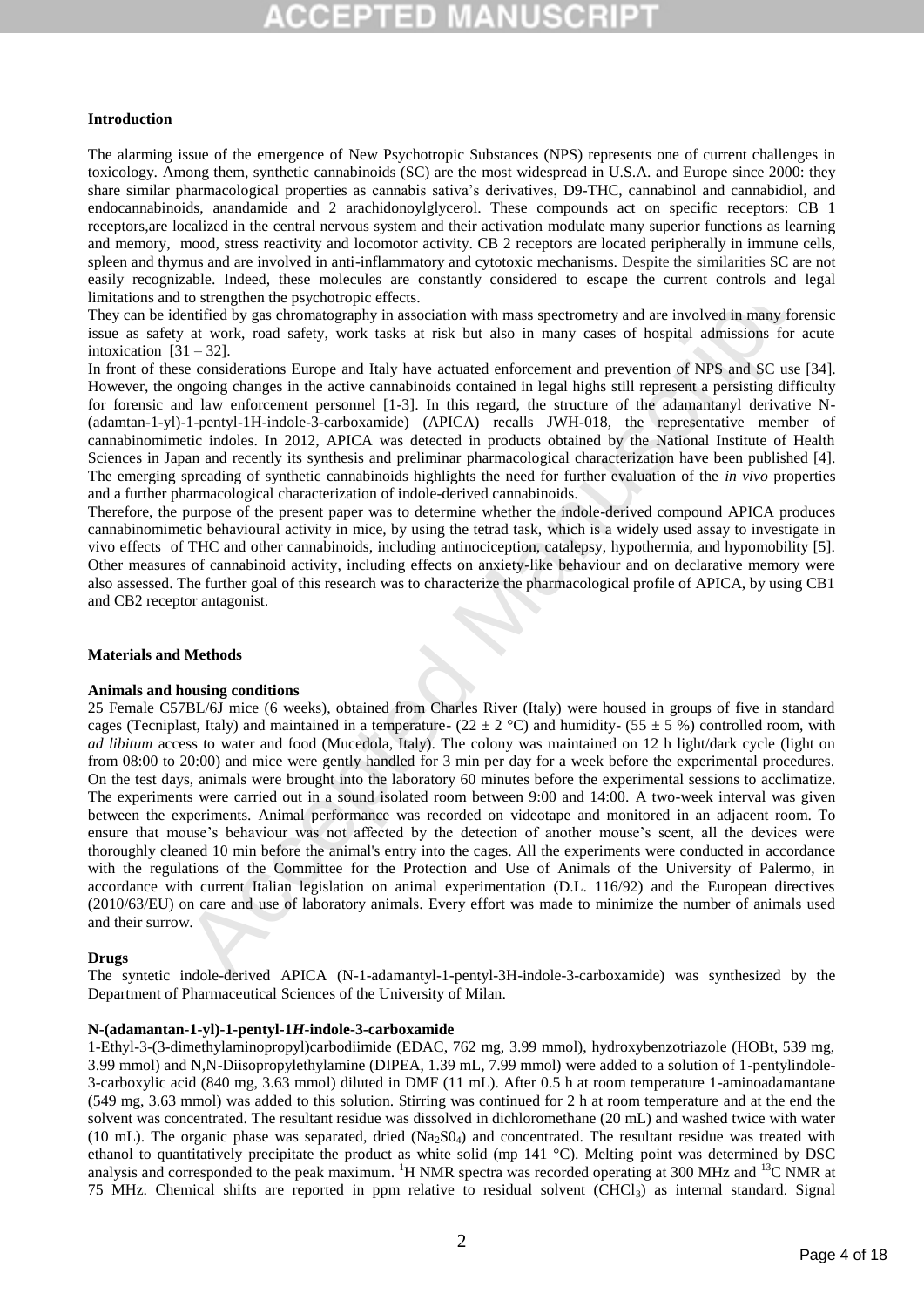multiplicity is designed according to the following abbreviations: s singlet, d doublet, t triplet, m multiplet, br s broad singlet. Coupling constants are reported in Hertz (Hz).

<sup>1</sup>H-NMR (300 MHz, CDCl3):  $\delta$  7.87 (1H, d, J = 7.5 Hz), 7.63 (1H, s), 7.38 (1H, d, J = 8 Hz,), 7.25-7.20 (2H, m) 5.7 (1H, br s, NH) 4.17 (2H, t, J = 7.3 Hz), 2.20-2.18 (9H, br s), 1.82 (2H, m), 1.78 (6H, br s) 1.40-1.22 (4H, m), 0.84 (3H, t,  $J = 7.0$  Hz)

<sup>13</sup>C-NMR (75 MHz):  $\delta$  164.5, 136.7, 131.7, 124.8, 122.2, 121.8, 120.1, 112.0, 110.1, 52.0, 46.3, 42.2, 36.2, 30.0, 29.3, 22.1, 14.0.

EIMS:  $m/z$  [ion] (rel. int.%) 364 [M]<sup>+</sup> (50), 347 (29), 307 (60), 264 (18), 214 (100), 144 (25).(Fig. 1).

The selective CB1 receptor antagonist AM251 and the selective CB2-receptor antagonist AM630 were obtained from Sigma Aldrich, Italy.

Drugs were initially dissolved in 3% ethanol, then 3% Tween 20 was added, and then 94% physiological saline was added [4]. All drugs were injected intraperitoneally (i.p.) at a volume of 1 mL/kg.

APICA and vehicle were administered 30 min before testing, while pre-treatment with the antagonists AM251 and AM630 occurred 30 min before APICA or vehicle administration.

In Experiment 1 (tetrad task), APICA was administered at 1 and 3 mg/kg..

Mice in Experiment 2 were pretreated with vehicle, AM251 at 3.0 mg/kg or AM630 at 3.0 mg/kg. The doses of the CB1- and CB2- receptor antagonists were based on previous research on reversal of tetrad effects induced by other CB1 agonists [8, 9].

# **Tetrad-task**

# **Open field test**

Locomotor activity and behavioural reactivity in a novel environment were measured in an open field with an automatic video-tracking system, Any Maze (Ugo Basile, Italy), in a mean light intensity (100 lx) illuminated chamber. The apparatus is a Plexiglas square box, 44 cm long, 44 cm wide, and 20 cm high. The system produces a qualitative mapping of the motor patterns, measuring different parameters simultaneously: total distance travelled (TDT), as a measure of locomotor activity, number of transitions (NCT) from peripheral to central squares of the arena, and amount of time spent on the central areas (TSC) as measures of explorative behaviour. Each experimental session lasted 5 min. The animal motor patterns were recorded 1 min after the mice were placed in the box, and displayed on a PC.

#### **Body temperature**

Body temperature was measured using a rectal probe in conscious mice and was monitored by a thermalert monitoring thermometer. Temperature was the mean of 3 measurements every 20 sec, over 1 min. for each dosage. Body temperature measurement was repeated at 1h, 2h and 3h.

# **Rotarod test**

Italy.<br>
Italy dissolved in 3% ethanol, then 3% Tween 20 was added, and then 94% physiological saling<br>highly dissolved in 3% ethanol, then a solution before the mall in the<br>state were administered 30 min before testing, wh Motor coordination was assessed by using a Rota-rod unit (Ugo Basile, Italy). Animals were required to walk against a rotating drum at increasing speed from 4 revolutions per min (rpm) to 40 rpm [8]. The latency to fall off the rotating drum was recorded (seconds). No cut-off latency was employed in the Rota-rod test, to ensure that the detection of subthreshold motor coordination would not be masked [9]. Rota-rod training took place on the two days prior to the test day. Animals were given a minimum of three practice trials on both training days. Practice trials terminated when the animal fell off the rotating drum. Training trials in which the animal failed to remain on the rotating drum for a minimum of 10 sec were re-run. On the test day, reliability testing was performed. Animals that did not remain on the rotating drum for 30 sec in two separate trials failed to meet the criteria, and were dropped from the experiment. Rotarod latency to fall was measured after 45 min from the drug injection, and reported as the mean of two trials.

#### **Hot-water immersion tail-flick test**

Nociception was explored by measuring tail-flick latencies in the hot-water immersion tail flick test [10]. Briefly, two centimeters of the tail were immersed in a water bath apparatus (Instruments srl, Bernareggio, MI, Italy) maintained at 52±0.5 °C. Latency to response was determined by a vigorous tail flick. A cut-off time of 10 s was imposed to minimize tissue damage.

#### **Novel Object recognition task**

This test was carried out in the open field Plexiglas square box, in a mean light intensity (100 lx) illuminated chamber. APICA at 3 mg/kg, i.p was administered 30 min before the experiment: mice were subjected to a 5-min training session when they were presented two identical, non-toxic objects (i.e. two metal cans) placed against a wall in the open field arena. To prevent coercion to explore the objects, mice were released against the opposite wall with the back to the objects. The time spent on exploring each object was recorded using ANY MAZE Video Tracking System, (Ugo Basile, Italy); a 2-cm<sup>2</sup> area surrounding the object was defined such that nose entries were recorded as time exploring the object. After the training session, animals were placed in their home cage for a 24 h retention interval. Then, they were returned to the arena containing two objects: one was identical to the familiar one but previously unused (to prevent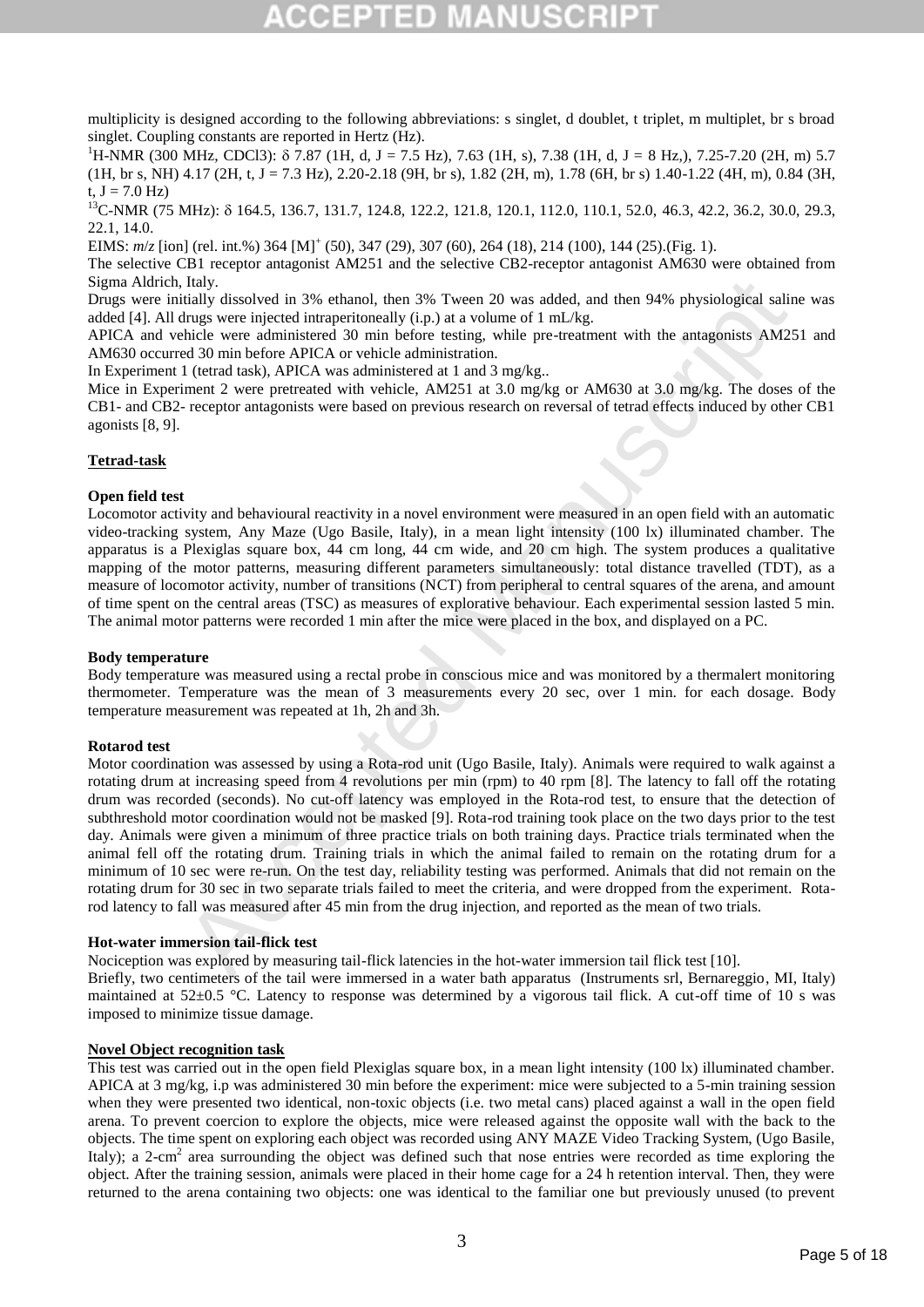olfactory cues and the necessity to wash objects during experimentation), the other was a novel object (metal, glass or hard plastic items). Time spent on exploring each object was recorded along 5-min session. Objects were randomized and counterbalanced across animals. The objects and arena were thoroughly cleaned at the end of each experimental session. The recognition index (RI), which is the time spent on investigating the novel object, divided by the total amount of exploration time of the novel and familiar objects,  $[RI = TN/(TN + TF)]$ , is a measure of novel object recognition and the main index of retention [11, 12]. If RI percentage is higher than 50%, it indicates more time spent on enquiring into the novel object, whereas less than 50% indicates that time was prevailingly spent on exploring the familiar object, and 50% indicates a null preference.

# *Experiment 1 - Effects of APICA on the tetrad task*

Following the administration of vehicle, 1 or 3 mg/kg APICA ,i.p., animals (n = 5 per group) were tested for locomotor activity, and then for body temperature, motor coordination, and analgesia. Doses listed above were administered i.p. 30 min prior to the start of the locomotor activity assay.

# *Experiment 2 - Duration of the effects of APICA on thermoregulation, nociception and motor coordination*

The duration of the effects of APICA (3 mg/kg, i.p n=5 per group).) was assessed on body temperature, motor coordination, and then analgesia, monitoring the animal parameters (along three consecutive time points (T1: 1h; T2: 2h; T3: 3h).

# *Experiment 3 - Pharmacological characterization of APICA effects in the tetrad task*

The assessment of the pharmacological profile of APICA was carried out by pre-treating a separate groups of mice  $(n = 1, 2, 3)$ 5 per group) with the CB1 receptor antagonist AM251 or CB2 receptor antagonist AM630, 20 min prior to APICA administration. Each animal was tested for locomotor activity in the Open field test, as well as for thermoregulation, nociception in the Tail-flick test and motor coordination in the Rotarod test.

# *Experiment 4 - Effects of APICA on recognition memory in the novel object recognition test*

After a two-week washout, the effect of APICA  $(1 - 3 \text{ mg/kg}, i.p., n = 5 \text{ per group})$  on declarative memory was assessed by using the novel object recognition test. The drug was administered 30 min before the presentation of the novel object.

### *Data analysis*

**Effects of APICA on the tetrad task**<br> **Charaction** of vehicle, 1 or 3 mg/kg APICA , i.p., animals (n = 5 per group) were rested for locot-<br>
and order of the defents of a PICA data and analgesia. Doses listed above were a Data were analysed by using GraphPad Prism v. 6.1 (La Jolla, CA). One-way analysis of variance (ANOVA) was performed for assessing the main effect of treatment; two-way ANOVA for repeated measures was employed for assessing the effects of treatment, considered as the between-subject factor, and time, as the within-subject factor. Bonferroni post-hoc test was used, when necessary. Statistical difference was considered for p<0.05.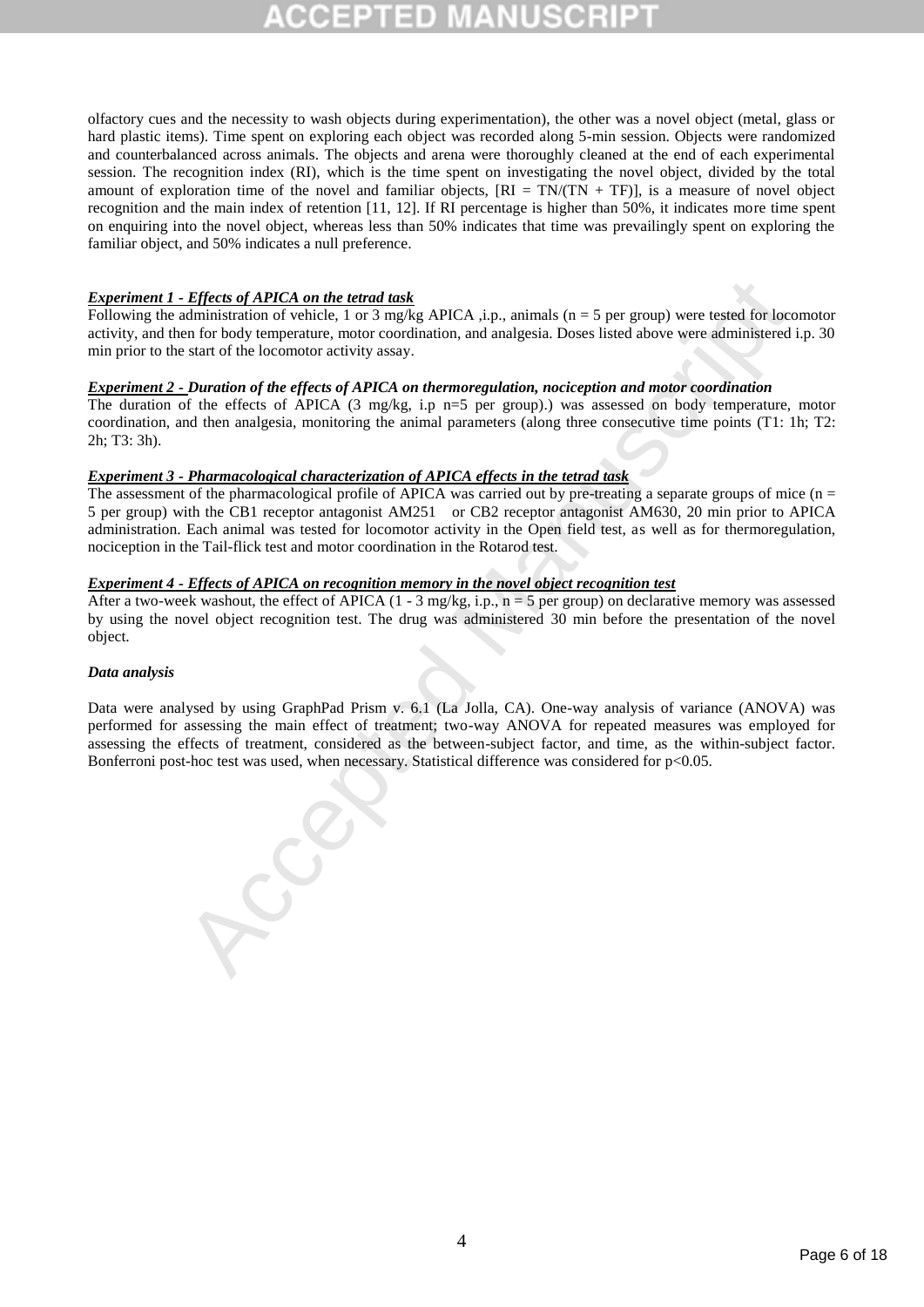### **Results**

# *Experiment 1- Effects of APICA on the tetrad task*

# **Open field test**

The animals were subjected to the open field test 30 minutes after the administration of APICA (1 - 3 mg/kg) to evaluate the effect of different doses on locomotor activity and behavioral reactivity.

The results of one-way ANOVA on total distance travelled (TDT) show a significant effect of treatment (F: 2,  $12 =$ 14.78; p = 0.0006). Administration of APICA reduced locomotor activity in a dose-dependent manner. In particular, the Bonferroni post hoc test highlights, and to a greater extent for the dose of a significant reduction in TDT at 1 mg / kg (t  $= 3.194$ , p <0.05), and a further decrease at 3 mg / kg (t = 5.407, p <0.001), with respect to controls (Fig. 2A).

How test highlights, and to a greater stetra for the those of a significant reduction in TD1 at 1 mg<br>
for the ACPLA also reduced behavioral reactivity exploration (i.e. earth are the controls (rig. 2A),<br>
of APICA also red Administration of APICA also reduced behavioral reactivity exploration of the central area of open field. In fact, the analysis of data on the number of transitions in the center of the arena (NCT) shows a significant effect of treatment (F  $(2, 12) = 10.07$ ;  $p = 0.0027$ ). In detail, the Bonferroni post hoc test indicates a significant reduction of the NCT at 1 mg/kg (t = 3.704; p <0.01) and at 3 mg/kg (t = 4.048; p <0.01), compared to vehicle (Fig. 2B). Consistently, we observed a significant effect of treatment on time spent in the center of the arena (TSC): (F  $(2, 12) = 8,986$ ; p = 0.0041), in a dose-dependent manner (1 mg / kg: t = 3.591; p <0.05; 3 mg / kg t = 3.747; p <0.01), compared to vehicle (Fig. 2C).

#### **Body temperature**

The body temperature of the animals was measured at 35 minutes after APICA injection  $(1 - 3 \text{ mg}/\text{kg})$  to evaluate the effect of the different doses used on thermoregulation.

The one-way ANOVA shows a significant effect of treatment (F  $(2, 12) = 13:32$ ;  $p = 0.0009$ ). In detail, the post hoc analysis shows a significant reduction in body temperature in the group treated with 3 mg/kg with respect to vehicle ( $t =$ 4.600, P < 0.01) and compared to the group treated with 1 mg/kg (t = 4,328; p < 0.01) (Fig. 2D).

### **Hot water- tail flick test**

The animals were subjected to the tail flick test 40 minutes after the administration of APICA  $(1 - 3 \text{ mg} / \text{kg})$  to evaluate the effect of different doses on nociception.

Statistical analysis performed on tail flick latency shows a significant effect of treatment (F  $(2, 12) = 21.71$ ; p = 0.0001). The administration of APICA had an antinociceptive effect. In particular, the Bonferroni post hoc test indicates a significant increase in tail flick latency in the group treated with  $3 \text{ mg}$  / kg compared to vehicle (t = 6.290, P <0.001) and the group treated with  $1 \text{ mg}$  / kg (t = 4.848 ; p < 0.01) (Fig. 2E).

#### **Rotarod test**

The animals were subjected to the Rotarod test 45 minutes after the administration of APICA  $(0 - 1 - 3 \text{ mg } / \text{ kg})$  to evaluate the effect of different doses on the motor coordination.

The one-way ANOVA shows a significant effect of treatment on latency to fall (F  $(2, 12) = 9.971$ ; p = 0.0028). The administration of APICA reduced motor coordination of the animals. In particular, the Bonferroni post hoc test shows a reduction of down time in the group treated with 3 mg/kg compared to vehicle ( $t = 4.268$ ,  $P < 0.01$ ) and compared to the group treated with 1 mg / kg (t = 3.273; p < 0.05) (Fig. 2F).

#### *Experiment 2 - Duration of the effects of APICA on thermoregulation, nociception and motor coordination*

#### **Body temperature**

In order to assess the duration of APICA activity, thermoregulation, nociception and motor coordination were sequentially evaluated every 60 minutes (T1, T2, T3) from APICA injection at the dose of 3 mg/kg.

The results of a two-way ANOVA for repeated measures, carried out considering "treatment" as between subject factor and "time" as within subject factor, show a significant effect of time (F  $(2, 16) = 11.91$ ; p = 0.0007), treatment (F  $(1, 8)$ )  $= 8,871$ ,  $p = 0.0176$ ) and their interaction (F (2, 16) = 10:38; p = 0.0013) on body temperature. The administration of APICA had a maximum hypothermic effect at T1, yet at T2 but not T3. In detail, the Bonferroni post hoc test indicates a significant reduction in body temperature in the APICA group with respect to vehicle, at T1 (t = 4.355, p = 0.0006) and T2 (t = 2.882, p = 0.0246) (Fig. 3A).

#### **Hot water - tail flick test**

The results of two-way ANOVA for repeated measures on data from the tail flick test showed a significant treatment effect (F (1, 6) = 25.23; p = 0.0024). The administration of APICA had a maximum antinociceptive effect at T1, yet at T2 and T3. In particular, the Bonferroni post hoc test shows a statistically significant increase in tail flick latency at T1  $(t = 4.365, p = 0.0011)$ , T2  $(t = 4.762, p = 0.0005)$  and T3  $(t = 3.163, p = 0.0162)$ , with respect to vehicle (Fig. 3B).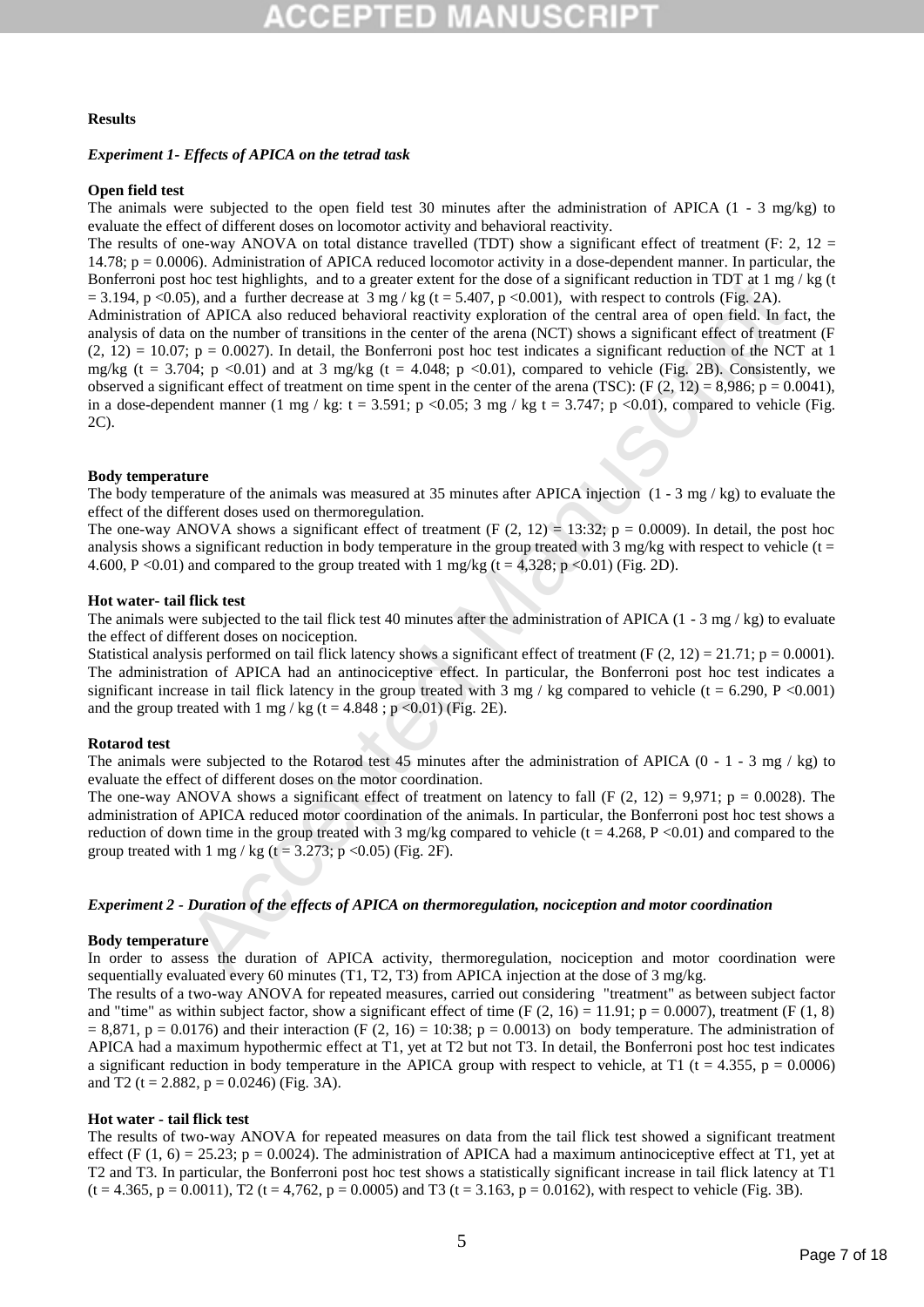# **Rotarod test**

The results of two-way ANOVA for repeated measures on descent latency in the Rotarod test show a significant effect of time (F (2, 12) = 7.821; p = 0.0067) and treatment (F (1, 6) = 17:28; p = 0.006). Also in this case, the impairment of motor coordination determined by the administration of APICA was no longer present at T3. In particular, the Bonferroni post hoc shows a significant decrease in descent latency at T1 (t = 4.486, p = 0.0009) and T2 (t = 2.54; p = 0.0392) in the group treated with APICA respect to the vehicle (Fig. 3C).

# *Experiment 3 - Pharmacological characterization of APICA effects in the tetrad task*

In order to evaluate the pharmacological activity of APICA, animals were pre-treated with the selective CB1 antagonist AM251 or with the CB2 receptor antagonist AM630, before receiving the administration of APICA, and tested for locomotor activity, body temperature, nociception and motor coordination.

# **Open Field Test**

The one-way ANOVA on the data of TDT in the open field test shows a significant effect of treatment (F  $(3, 16)$  = 4.211;  $p = 0.0225$ ). Specifically, the pre-treatment with AM251 resulted in a significant increase in the TDT with respect to the group treated with APICA ( $t = 3.365$ ,  $p < 0.05$ ), while the pre-administration of AM630 had no effect compared to APICA (Fig. 4A). No differences were observed with respect to vehicle-treated mice.

# **Body Temperature**

In addition, the statistical analysis on the data of body temperature shows a significant effect of treatment (F  $(3, 16)$  = 43.30; p <0.001). AM251 resulted in a significant increase in body temperature compared to the group treated with APICA ( $t = 6.803$ ,  $p < 0.001$ ), while the pre-administration of AM630 has had no effect compared to APICA (Fig. 4B). no differences in temperature were observed with respect to vehicle.

# **Hot water - tail flick test**

Consistently, the one-way ANOVA performed on data from tail flick latency shows a significant effect of treatment (F  $(3, 16) = 12.38$ ;  $p = 0.0002$ ). In particular, the pre-treatment with AM251 resulted in a significant reduction in the tail flick latency compared to the group treated with APICA ( $t = 3.170$ ,  $p < 0.05$ ), while AM630 did not exert significant effects compared to APICA (Fig. 4C). No differences were observed with respect to vehicle-treated mice.

# **Rotarod test**

The one-way ANOVA on data of descent latency in the Rotarod test shows a significant effect of treatment (F  $(3, 16)$  = 21.03; p <0.001). In particular, the pre-treatment with AM251 resulted in a significant reduction in descent latency compared to the group treated with APICA ( $t = 4.383$ ,  $p < 0.01$ ), while AM630 had no statistically significant effect compared to APICA (Fig.4D). No differences were observed with respect to vehicle-treated mice.

# *Experiment 4 - Effect of APICA on declarative memory in the novel object recognition test*

liate the pharmacological activity of APICA, armals were pre-treated with the selector. CH and<br>the fit for the CB2 receptor antagonist AM630, before receiving the altministration of APICA, and test<br>div, body emperature, n The animals were subjected to the novel object recognition test, 30 minutes after administration of APICA (1 - 3 mg/kg), to evaluate the effect of different doses on declarative memory, assessed by the Recognition Index (RI)%. The results of one-way ANOVA show a significant effect of treatment (F  $(2, 12) = 8,959$ ; p = 0.0042). Administration of APICA resulted in a dose-dependent impairment of declarative memory: the post hoc analysis shows a statistically significant reduction of RI% both for the dose of 1 mg / kg (t = 2.783, p <0.05) and for 3 mg / kg (t = 4.152; p <0.01) compared with vehicle (Fig. 5).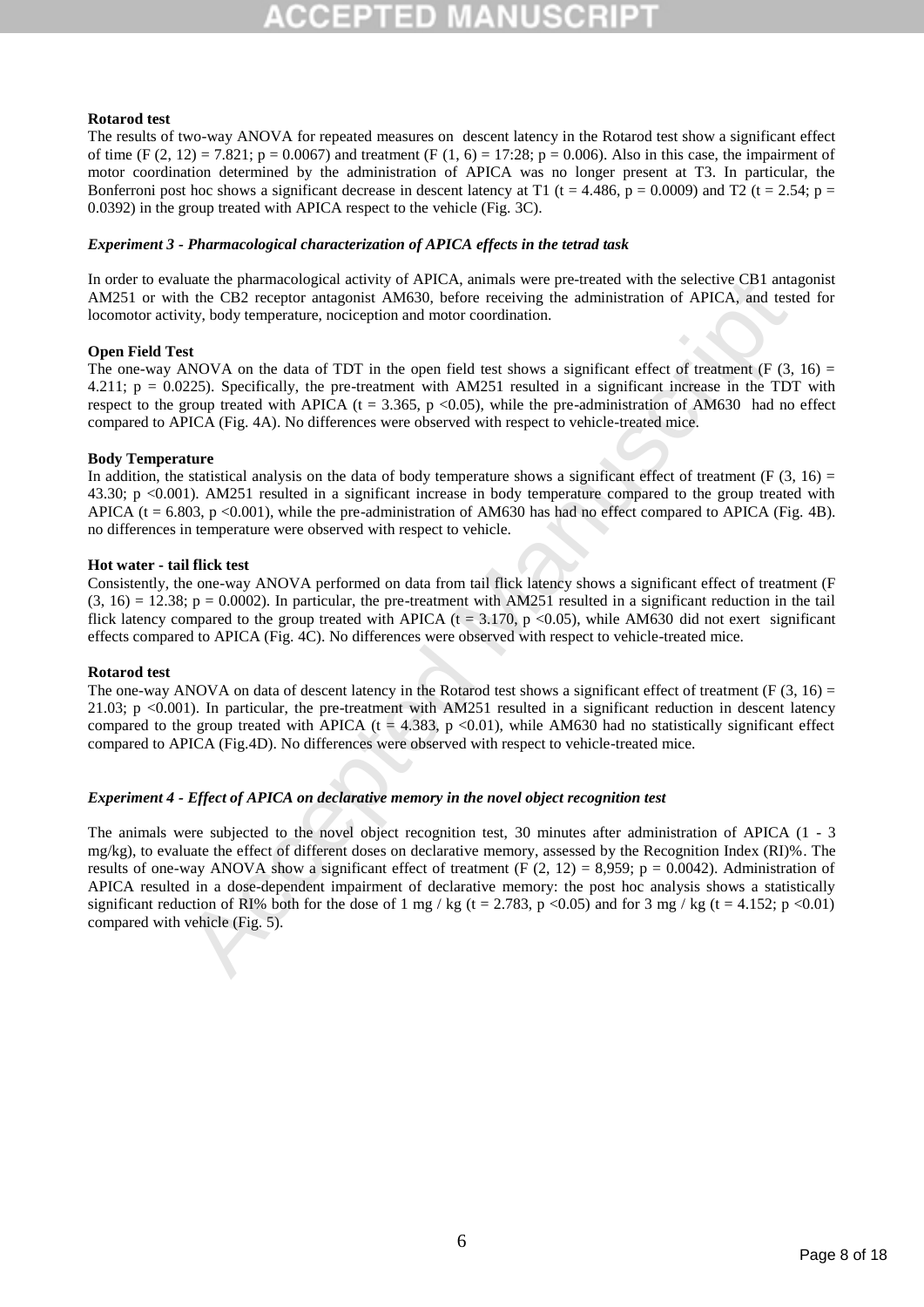# $\Box$  D

#### **Discussion**

The purpose of the present paper was to investigate the cannabinomimetic properties of a novel adamantly-indolederived compound, APICA, in a battery of tests known as Tetrad task, which is highly sensitive to the effects of psychoactive cannabinoids [5]. It includes the assessment of locomotor activity, nociception (tail flick assay), motor coordination and body temperature. Our results show that, when administered to mice at the dose of 1 and 3 mg/kg, APICA showed behavioural effects typical of cannabinoid agonists, such as suppression of spontaneous locomotion, antinociception, hypothermia, and loss of motor coordination. These effects seemed to be played by the interaction with CB1 receptors. Moreover APICA was also able to disrupt declarative memory in the Novel object recognition task.

APICA administration dose-dependently decreased total distance traveled in the open field test, This result is consistent with preliminary evaluation of APICA cannabinomimetic profile, which showed that APICA dose-dependently induced hypothermia and reduced heart rate at the maximal dose of 10 mg/kg, a similar potency as  $\Delta^9$ -THC, but lower than JWH-018, the representative member of cannabinomimetic indoles [4].

Since CB1 agonists have been shown to exert anxiogenic effect [13], we also evaluated APICA activity on behavioural reactivity in the open field. Our results show that APICA strongly decreased the time spent in the center of the arena, as well as the number of transitions in the central area, and this observation is consistent with an overall reduction of locomotor activity and exploration. However, a cannabinoid-like modulation of emotionality cannot be ruled out. Indeed, it has been clearly demonstrated that cannabinoid signaling is involved in the control of anxiety, albeit it has been difficult to define the exact role of this signaling. In particular, both anxiolytic- and anxiogenic-like effects have been reported by using cannabinoid receptor agonists at low and high doses, respectively [14], and also by CB1 receptor antagonists [15, 16]. These opposite observations might be explained by the distribution of CB1 receptors in the brain. Rey et al. [13] showed a biphasic effects of the synthetic CB1 cannabinoid receptor agonist CP-55,940, demonstrating that the anxiogenic effect exerted by the high doses was mediated via the CB1 receptor activation on the GABAergic terminals. Indeed, the broad distribution of CB1 receptors in the central nervous system [17], together with its modulatory role on neurotransmission [18], account for the controversial activity of cannabinoids on anxiety modulation. Our results are consistent with data from McLaughlin et al. [6] showing that another adamantyl cannabinoid agonist, AM 411, reduced both outside (thigmotaxic movements) and inside line crossings in the open field task, indicating an anxiogenic profile for adamantyl-derived compounds. Our finding represents a preliminary report on APICA-induced reduction of behavioural reactivity and explorative behaviour; a further characterization of APICA effects on anxiety-like behaviour would benefit from more specific behavioural paradigms.

stration does-dependently decreased total dislance traveled in the opera lield uss, This result is considered heat rate at me anomination of APICA currushmominatic profile, which showed that APICA dose-dependently in equi In order to gather information on the pharmacokinetic profile of APICA, thermoregulation, motor coordination and nociception parameters were sequentially evaluated at 30 min, 1h, 2h and 3 h from APICA injection. Our data show that APICA induced reduction of body temperature, suppression of motor coordination, and nociception in a dose dependent manner. The hypothermic effect and motor incoordination lasted for 1 h, while the analgesic effect was observed up to 2h from the first measurement. It is worth noting that, in contrast with previous findings in rats [4], in our study APICA effects were reversible at 3 h post-administration. Because other pharmacological compounds (i.e. dopamine D2 antagonists) produce cannabinoid-like effects on the tetrad task [19], the further aim of this study was to pharmacologically characterize the effects of APICA on the behavioural patterns examined. Indeed APICA activity was verified by reversing its behavioural effects by a CB1-selective antagonist/inverse agonist such as AM 251 [20] and a CB2-selective antagonist AM 630 [21]. Our results show that APICA effects on the Tetrad task depend on CB1 receptor activation: indeed the pretreatment with the AM251 was able to revert the effect of APICA on locomotor activity, body temperature, nociception and motor coordination, and no significant differences were observed with respect to control group. Banister and colleagues [4] showed that APICA is a full cannabinoid agonist with comparable affinity for both CB1 and CB2 cannabinoid receptors in vitro, and that CB2 receptors may modulate pain in inflammatory [23] and noninflammatory states [24], via local peripheral mechanisms. Over the last decade, accumulating evidence has shown that CB2 receptors are also widely present in both microglia and neurons [25-27]. However, when AM630 was administered before APICA, the significant decrease in locomotor activity in the open field, body temperature and motor coordination in the Rotarod, together with the increased tail flick latency, were not modified. Our data rules out the involvement of CB2 receptor in APICA effects on the tetrad task, suggesting that they are centrally- and CB1-mediated. Endogenous and exogenous CB receptor agonists modulate learning and memory mainly through the activation of CB1 receptor [28, 29]. Thus, the final aim of this study was the evaluation of APICA effects on declarative memory in the novel object recognition test. Our results show that the administration of APICA before the presentation of the novel object was able to decrease the recognition index in a dose dependent manner. This is the first report of a detrimental effect on memory processes in the rat, and since APICA was detected in 2012 in Japan as new designer drug [30] its detrimental effect on declarative memory raises relevant health concerns about its widespread illicit recreational use. Future studies should assess the effects of repeated administration of this compound, as well as the extent of recovery.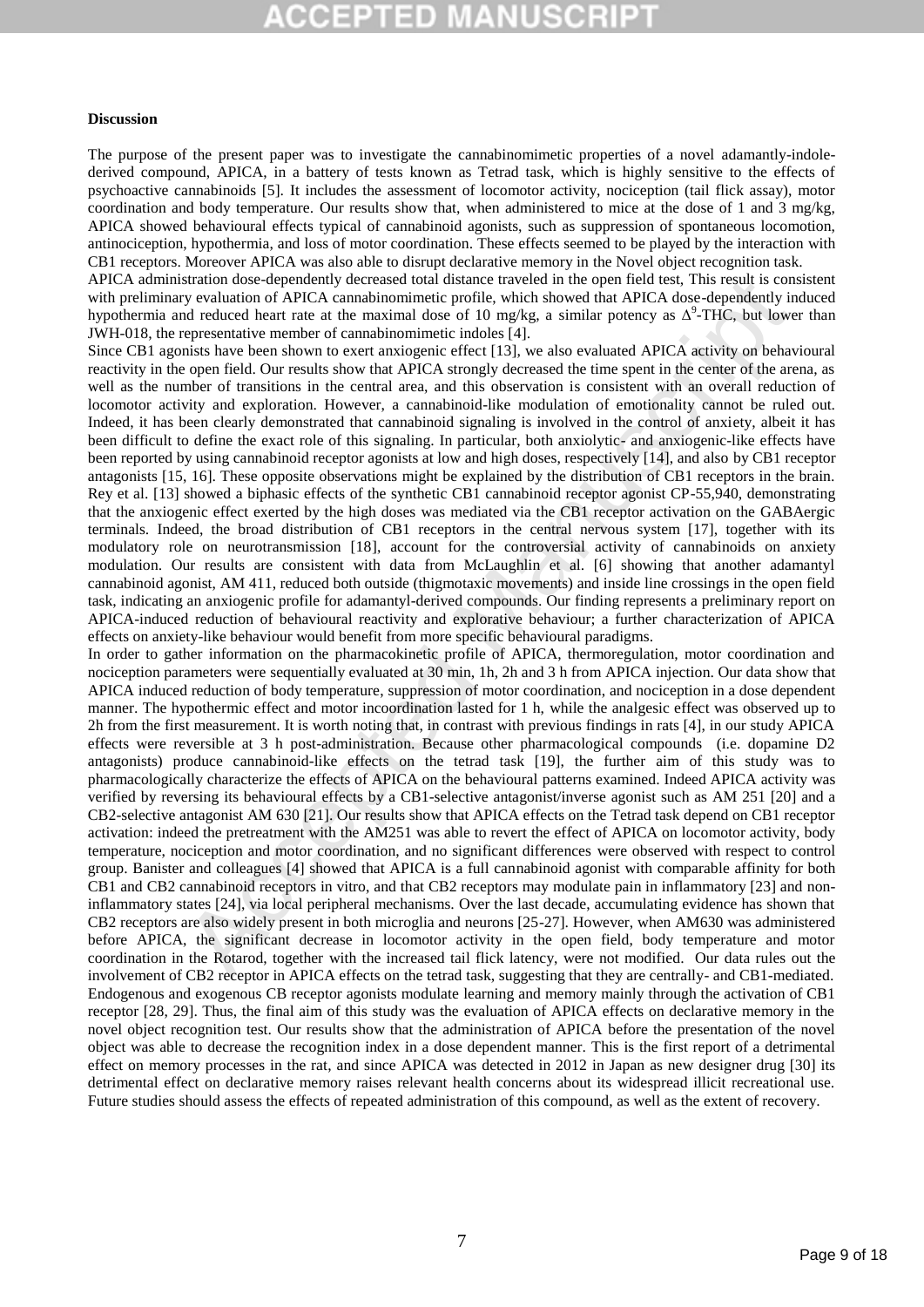# **Conclusions**

In the present study, we report that systemic exposure to the novel adamantanyl-derived indole, APICA in mice produces a large spectrum of effects that is typically indicative of cannabinomimetic activity. In particular the tetrad assay reveals that it shares some physical properties of THC and other cannabinoids, including (1) antinociception, (2) incoordination, (3) hypothermia, and (4) hypomobility [5]. The observations that AM251, but not AM630, antagonizes APICA-induced behavioural signs indicate a CB1 receptor-related mechanism of action. Moreover, we also report that a single exposure to APICA dose-dependently elicits memory impairment in mice, raising further concerns about its recreational use.

as drug of absence for its psychotropic clucks. In flat), the absencementorial law (1.0.192 om miss) NWH (18, IWH 122 and JWH 250 in the Consolidated Test of Drugs (D-P.R. 309:90 – table A) of Manuscript of B. APICA and J APICA is used as drug of abuse for its psychotropic effects. In Italy, the above-mentioned law (L.D. 122 on may 16, 2011), includes JWH 018, JWH 122 and JWH 250 in the Consolidated Test of Drugs (D.P.R. 309/90 – table A). We assume that according to the structural analogies between APICA and JWH 018, APICA should be recognized as an illicit compound.

#### **Financial disclosure**

The research was supported by the financial source of Ministry of Education, University and Research for PRIN n°20098KWPMC-002/2009. The funding source had no involvement in study design, collection, analysis and interpretation of the data, in the writing of the report and in the decision to submit the article for publication.

Page 10 of 18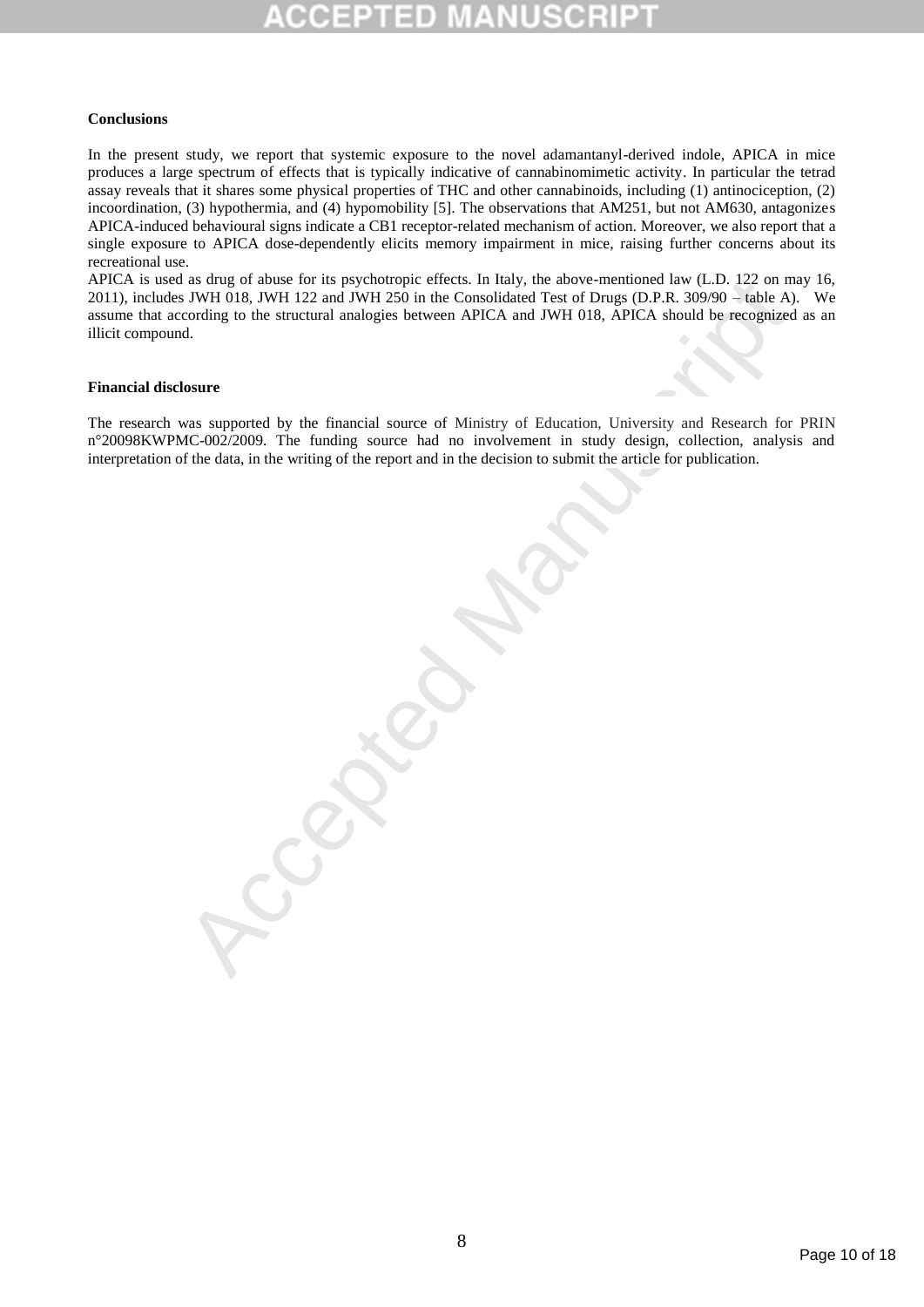# :CEPTED M

### **References**

- 1. Fattore L, Fratta W. Beyond THC: The New Generation of Cannabinoid Designer Drugs. Front Behav Neurosci. 2011 Sep 21;5:60.
- 2. [Valoti](http://www.scopus.com/authid/detail.url?authorId=6701673298&eid=2-s2.0-84865344593) E., [Casagni](http://www.scopus.com/authid/detail.url?authorId=14024086800&eid=2-s2.0-84865344593) E., [Dell'Acqua](http://www.scopus.com/authid/detail.url?authorId=6602298529&eid=2-s2.0-84865344593) L., [Pallavicini](http://www.scopus.com/authid/detail.url?authorId=35798560900&eid=2-s2.0-84865344593) M., [Roda](http://www.scopus.com/authid/detail.url?authorId=6603571918&eid=2-s2.0-84865344593) G., [Rusconi](http://www.scopus.com/authid/detail.url?authorId=37027108000&eid=2-s2.0-84865344593) C., [Straniero](http://www.scopus.com/authid/detail.url?authorId=44061929300&eid=2-s2.0-84865344593) V., [Gambaro V.,](http://www.scopus.com/authid/detail.url?authorId=7003942550&eid=2-s2.0-84865344593)  Identification of 1-butyl-3-(1-(4-methyl)naphtoyl)indole detected for the first time in "herbal high" products on the Italian market, Forensic Sci. Int. 2012; 223(1-3): e42-e46.
- 3. Gambaro V, Arnoldi S, Bellucci S, Casagni E, Dell'Acqua L, Fumagalli L, Pallavicini M, Roda G, Rusconi C, Valoti E. Characterization of in vitro metabolites of JWH-018, JWH-073 and their 4-methyl derivatives, markers of the abuse of these synthetic cannabinoids. J. Chromatogr. B 2014; 957: 68-76.
- 4. Banister SD, Wilkinson SM, Longworth M, Stuart J, Apetz N, English K, Brooker L, Goebel C, Hibbs DE, Glass M, Connor M, McGregor IS, Kassiou M. The synthesis and pharmacological evaluation of adamantanederived indoles: cannabinomimetic drugs of abuse. ACS Chem Neurosci. 2013 Jul 17;4(7):1081-92
- s of the abuse of these synthetic cannabinoids. J. Chromatog. B 2014; 957: 68-76.<br>
Softs after alternative manuscription SM, Longworth M, Stuart J. Apetz N. English K, Brooker L, Goebel C, Hibb<br>
indoles: cannabinomimetic d 5. Martin BR, Compton DR, Thomas BF, Prescott WR, Little PJ, Razdan RK, Johnson MR, Melvin LS, Mechoulam R, Ward SJ. Behavioral, biochemical, and molecular modeling evaluations of cannabinoid analogs. Pharmacol Biochem Behav. 1991 Nov;40(3):471-8.
- 6. McLaughlin PJ, Lu D, Winston KM, Thakur G, Swezey LA, Makriyannis A, Salamone JD. Behavioral effects of the novel cannabinoid full agonist AM 411. Pharmacol Biochem Behav. 2005 May;81(1):78-88.
- 7. Gamaleddin I, Zvonok A, Makriyannis A, Goldberg SR, Le Foll B. Effects of a selective cannabinoid CB2 agonist and antagonist on intravenous nicotine self administration and reinstatement of nicotine seeking. PLoS One. 2012;7(1):e29900.
- 8. Fox A, Kesingland A, Gentry C, McNair K, Patel S, Urban L, James I. The role of central and peripheral Cannabinoid1 receptors in the antihyperalgesic activity of cannabinoids in a model of neuropathic pain. Pain. 2001 May;92(1-2):91-100.
- 9. Taylor BK, Joshi C, Uppal H. Stimulation of dopamine D2 receptors in the nucleus accumbens inhibits inflammatory pain. Brain Res. 2003 Oct 17;987(2):135-43.
- 10. Desroches J, Bouchard JF, Gendron L, Beaulieu P.Involvement of cannabinoid receptors in peripheral and spinal morphine analgesia. Neuroscience. 2014 Mar 7;261:23-42.
- 11. Plescia F, Marino RA, Navarra M, Gambino G, Brancato A, Sardo P, Cannizzaro C. Early handling effect on female rat spatial and non-spatial learning and memory. Behav Processes. 2014 Mar;103:9-16.
- 12. Antunes M, Biala G. The novel object recognition memory: neurobiology, test procedure, and its modifications. Cogn Process. 2012 May;13(2):93-110.
- 13. Rey AA, Purrio M, Viveros MP, Lutz B. Biphasic effects of cannabinoids in anxiety responses: CB1 and GABA(B) receptors in the balance of GABAergic and glutamatergic neurotransmission. Neuropsychopharmacology. 2012 Nov;37(12):2624-34
- 14. Viveros MP, Marco EM, File SE. Endocannabinoid system and stress and anxiety responses. Pharmacol Biochem Behav. 2005 Jun;81(2):331-42
- 15. Navarro M, Hernández E, Muñoz RM, del Arco I, Villanúa MA, Carrera MR, Rodríguez de Fonseca F. Acute administration of the CB1 cannabinoid receptor antagonist SR 141716A induces anxiety-like responses in the rat. Neuroreport. 1997 Jan 20;8(2):491-6.
- 16. Haller J, Bakos N, Szirmay M, Ledent C, Freund TF. The effects of genetic and pharmacological blockade of the CB1 cannabinoid receptor on anxiety. Eur J Neurosci. 2002 Oct;16(7):1395-8.
- 17. Marsicano G, Lutz B. Expression of the cannabinoid receptor CB1 in distinct neuronal subpopulations in the adult mouse forebrain. Eur J Neurosci. 1999 Dec;11(12):4213-25.
- 18. Kano M, Ohno-Shosaku T, Hashimotodani Y, Uchigashima M, Watanabe M. Endocannabinoid-mediated control of synaptic transmission. Physiol Rev. 2009 Jan;89(1):309-80
- 19. Wiley JL, Martin BR. Cannabinoid pharmacological properties common to other centrally acting drugs. Eur J Pharmacol. 2003 Jun 27;471(3):185-93.
- 20. Gatley SJ, Gifford AN, Volkow ND, Lan R, Makriyannis A. 123I-labeled AM251: a radioiodinated ligand which binds in vivo to mouse brain cannabinoid CB1 receptors. Eur J Pharmacol. 1996 Jul 4;307(3):331-8.
- 21. Quartilho A, Mata HP, Ibrahim MM, Vanderah TW, Porreca F, Makriyannis A, Malan TP Jr. Inhibition of inflammatory hyperalgesia by activation of peripheral CB2 cannabinoid receptors. Anesthesiology. 2003 Oct;99(4):955-60.
- 22. Howlett AC, Barth F, Bonner TI, Cabral G, Casellas P, Devane WA, Felder CC, Herkenham M, Mackie K, Martin BR, Mechoulam R, Pertwee RG. International Union of Pharmacology. XXVII. Classification of cannabinoid receptors. Pharmacol Rev. 2002 Jun;54(2):161-202.
- 23. Hanus L, Breuer A, Tchilibon S, Shiloah S, Goldenberg D, Horowitz M, Pertwee RG, Ross RA, Mechoulam R, Fride E. HU-308: a specific agonist for CB(2), a peripheral cannabinoid receptor. Proc Natl Acad Sci U S A. 1999 Dec 7;96(25):14228-33.
- 24. Malan TP Jr, Ibrahim MM, Vanderah TW, Makriyannis A, Porreca F. Inhibition of pain responses by activation of CB(2) cannabinoid receptors. Chem Phys Lipids. 2002 Dec 31;121(1-2):191-200.
- 25. Svízenská I, Dubový P, Sulcová A. Cannabinoid receptors 1 and 2 (CB1 and CB2), their distribution, ligands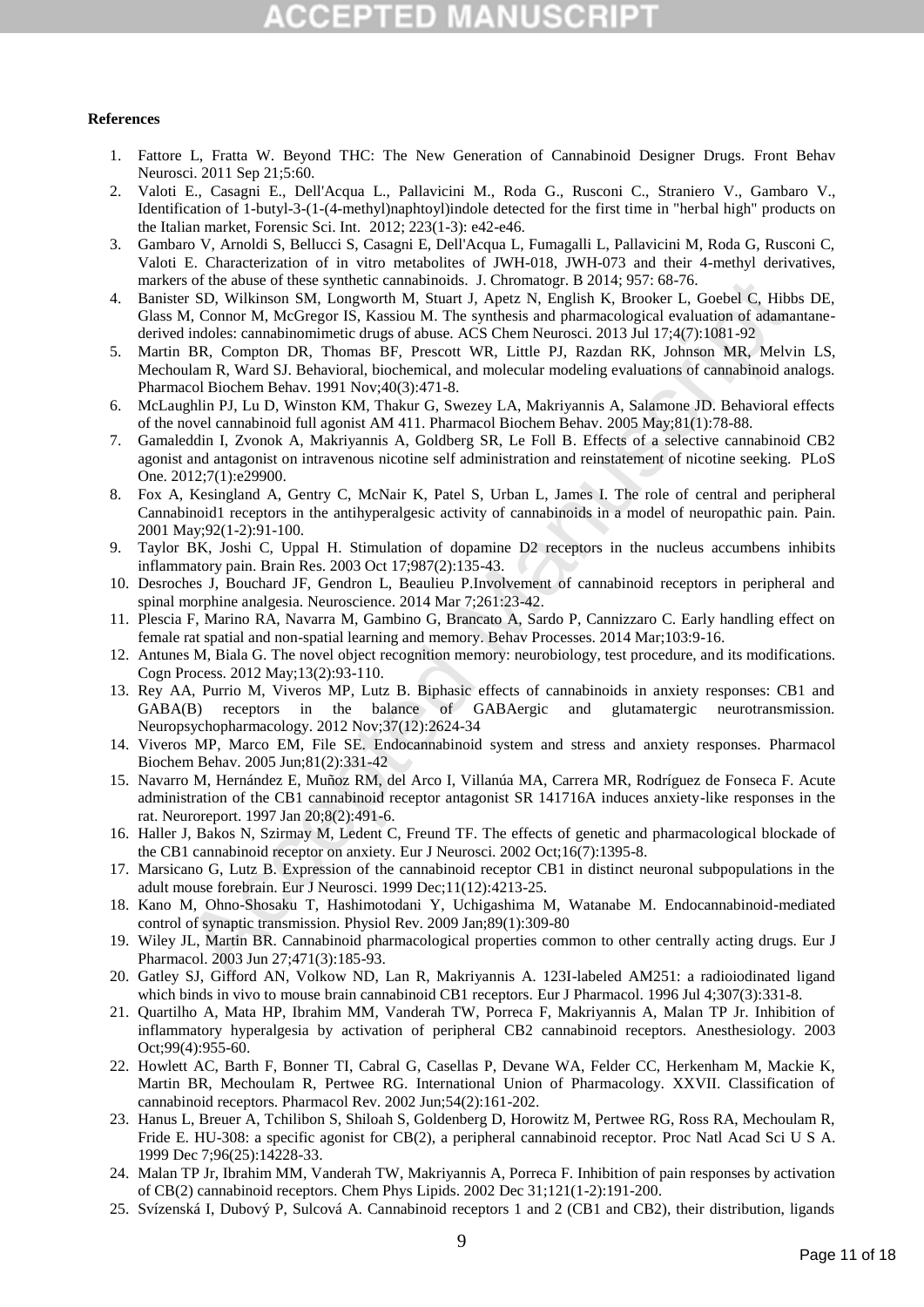and functional involvement in nervous system structures--a short review. Pharmacol Biochem Behav. 2008 Oct;90(4):501-11

- 26. Atwood BK, Mackie K. CB2: a cannabinoid receptor with an identity crisis. Br J Pharmacol. 2010 Jun;160(3):467-79.
- 27. Onaivi ES, Ishiguro H, Gu S, Liu QR. CNS effects of CB2 cannabinoid receptors: beyond neuro-immunocannabinoid activity. J Psychopharmacol. 2012 Jan;26(1):92-103.
- 28. Riedel G, Davies SN. Cannabinoid function in learning, memory and plasticity. Handb Exp Pharmacol. 2005;(168):445-77.
- 29. Zanettini C, Panlilio LV, Alicki M, Goldberg SR, Haller J, Yasar S. Effects of endocannabinoid system modulation on cognitive and emotional behavior. Front Behav Neurosci. 2011 Sep 13;5:57.
- ation on expentitional helations. From Helation Control Manuscript Control Manuscript Contable detected in like and the stress of designer drog and the control Diana, Gomma, Rimondo, Cantabis e datan alla salue, 2011; Sep 30. Uchiyama N, Kawamura M, Kikura-Hanajiri R, Goda Y. URB-754: a new class of designer drug and 12 synthetic cannabinoids detected in illegal products. Forensic Sci Int. 2013 Apr 10;227(1-3):21-32.
- 31. Serpelloni, Diana, Gomma, Rimondo, Cannabis e danni alla salute*,* 2011;
- 32. Sistema Nazionale di Allerta Precoce, Dipartimento Politiche Antidroga, Presidenza del Consiglio dei Ministri, Report Nazionale 2014, Roma, 2010 – 2014
- 33. Serpelloni et al, New Drugs-Nuove sostanze psicoattive*,* 2013

Page 12 of 18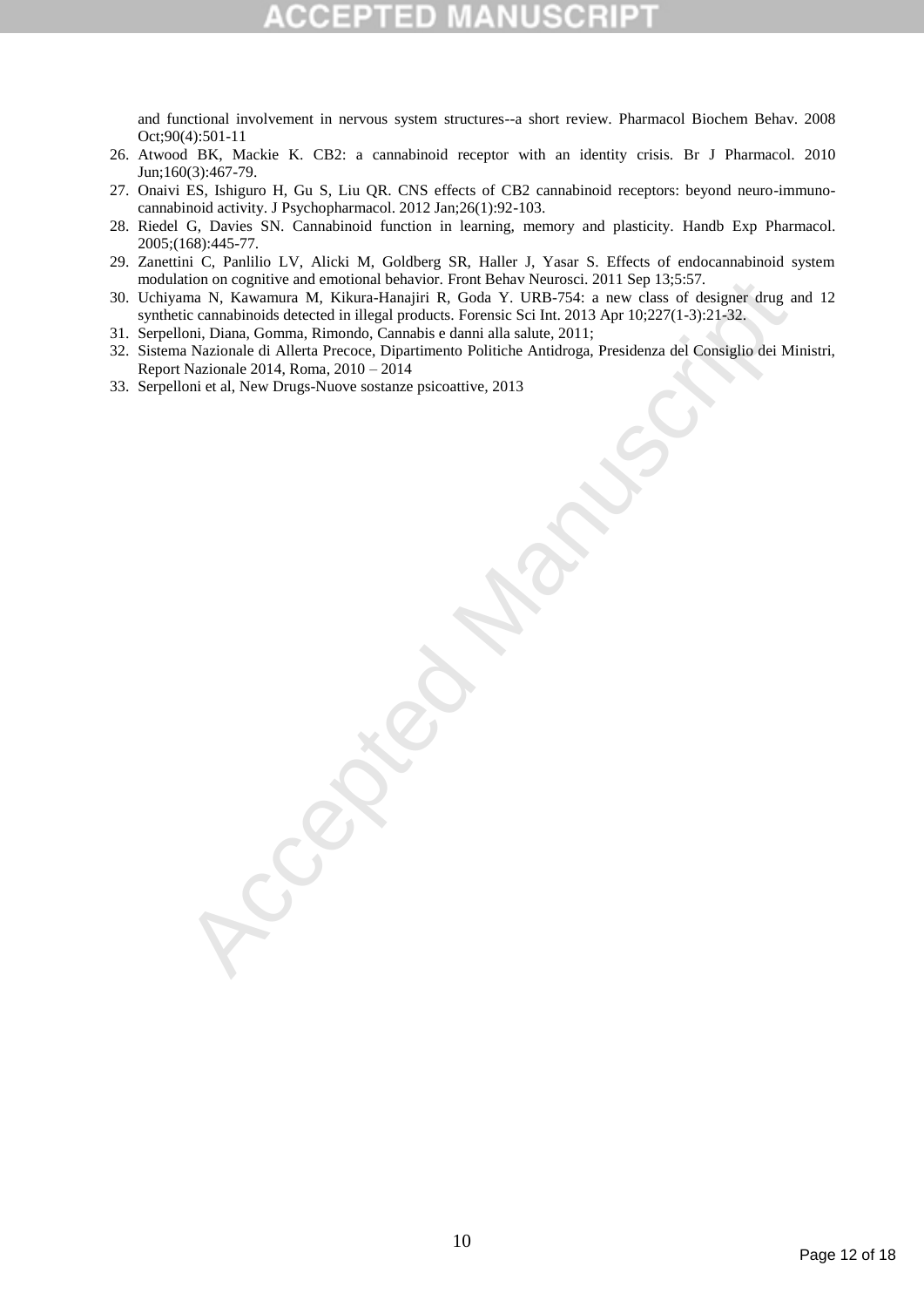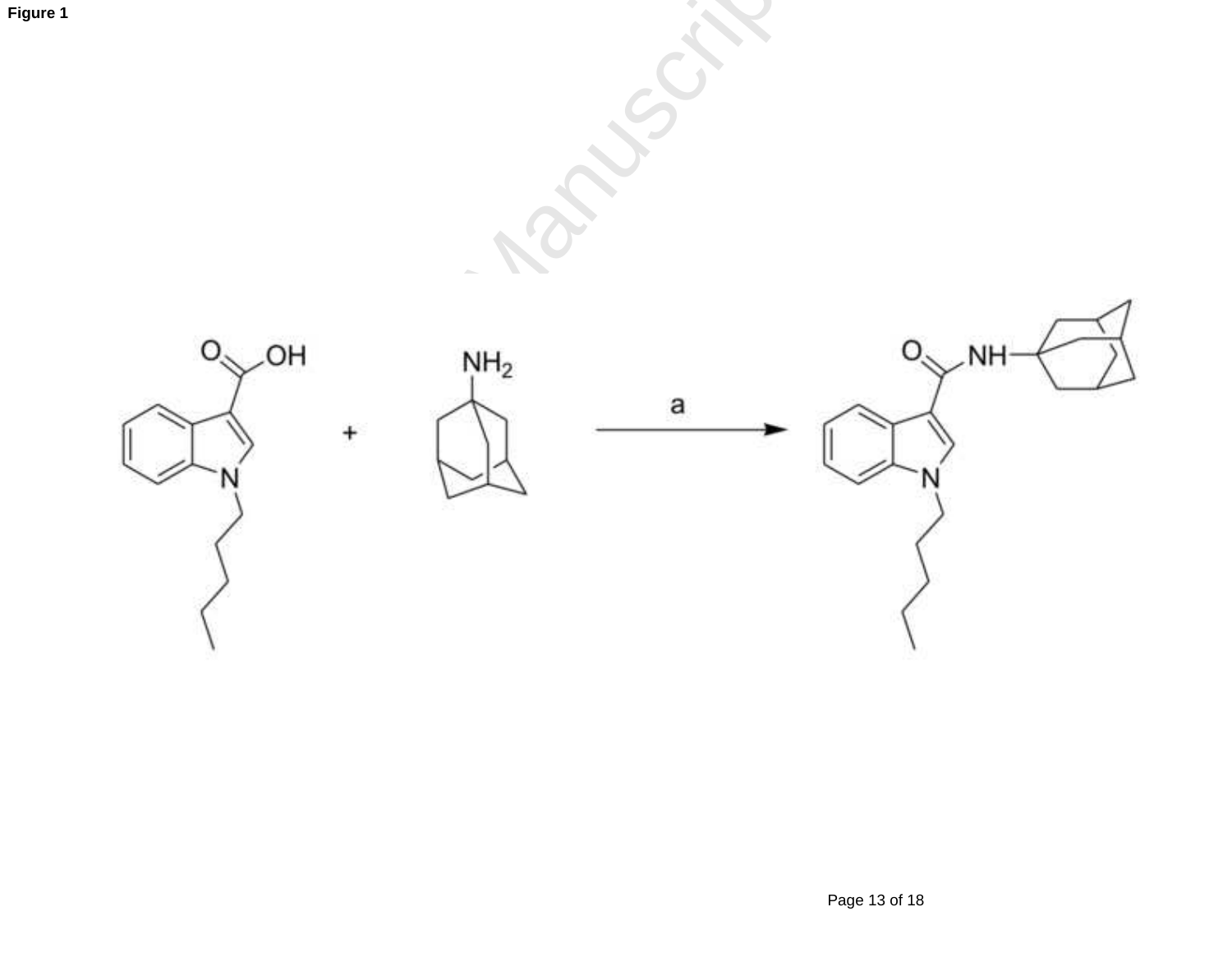











1 mg/kg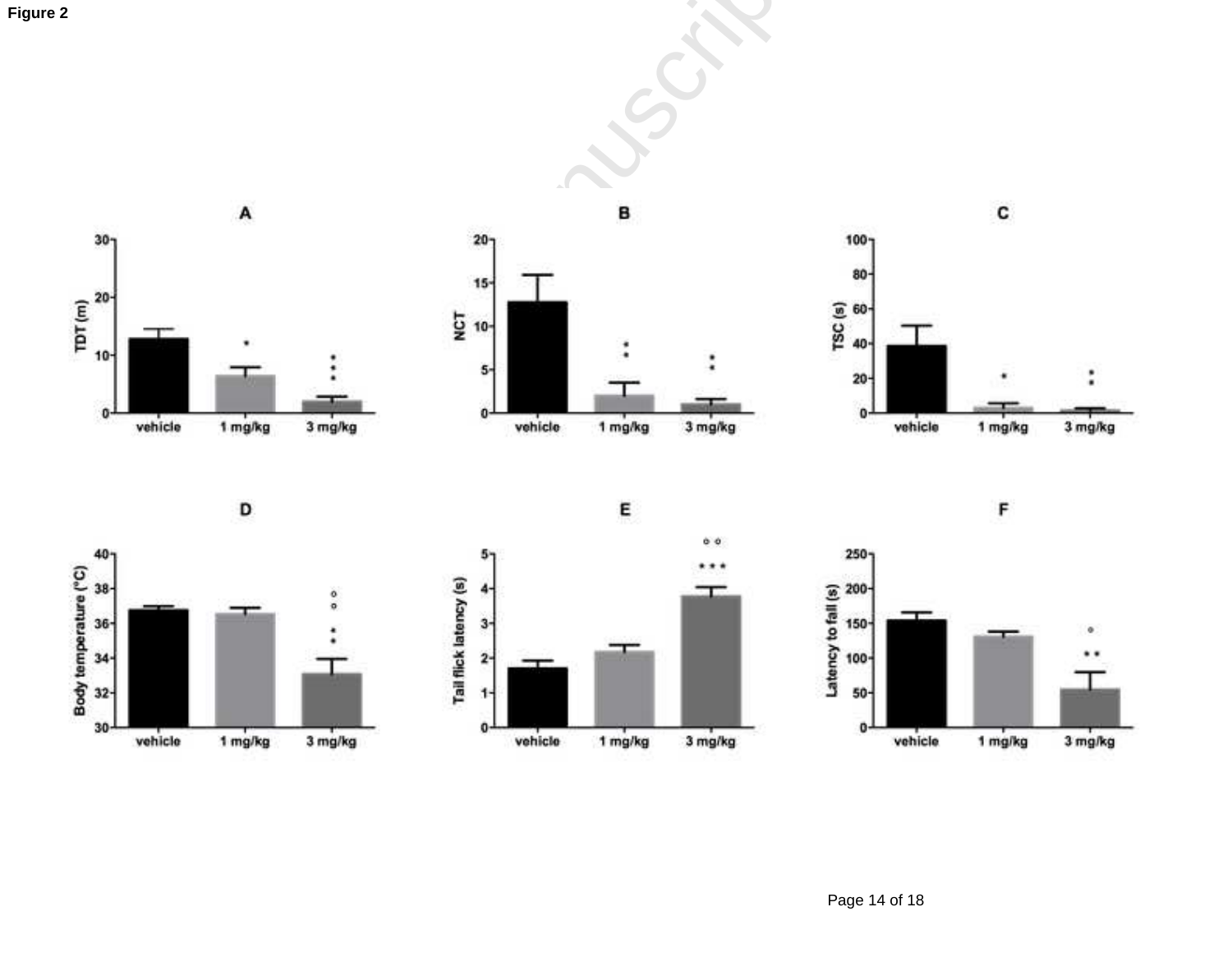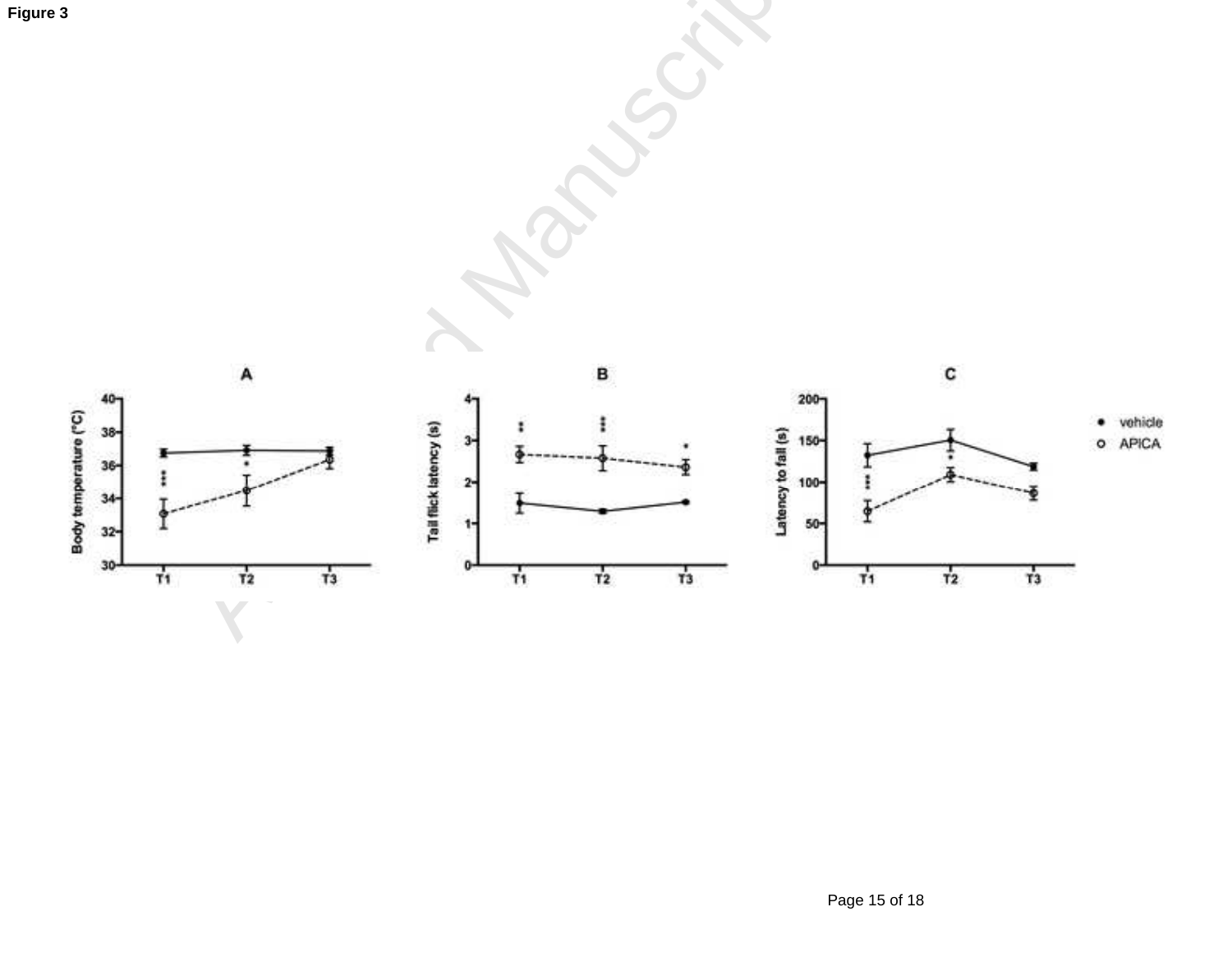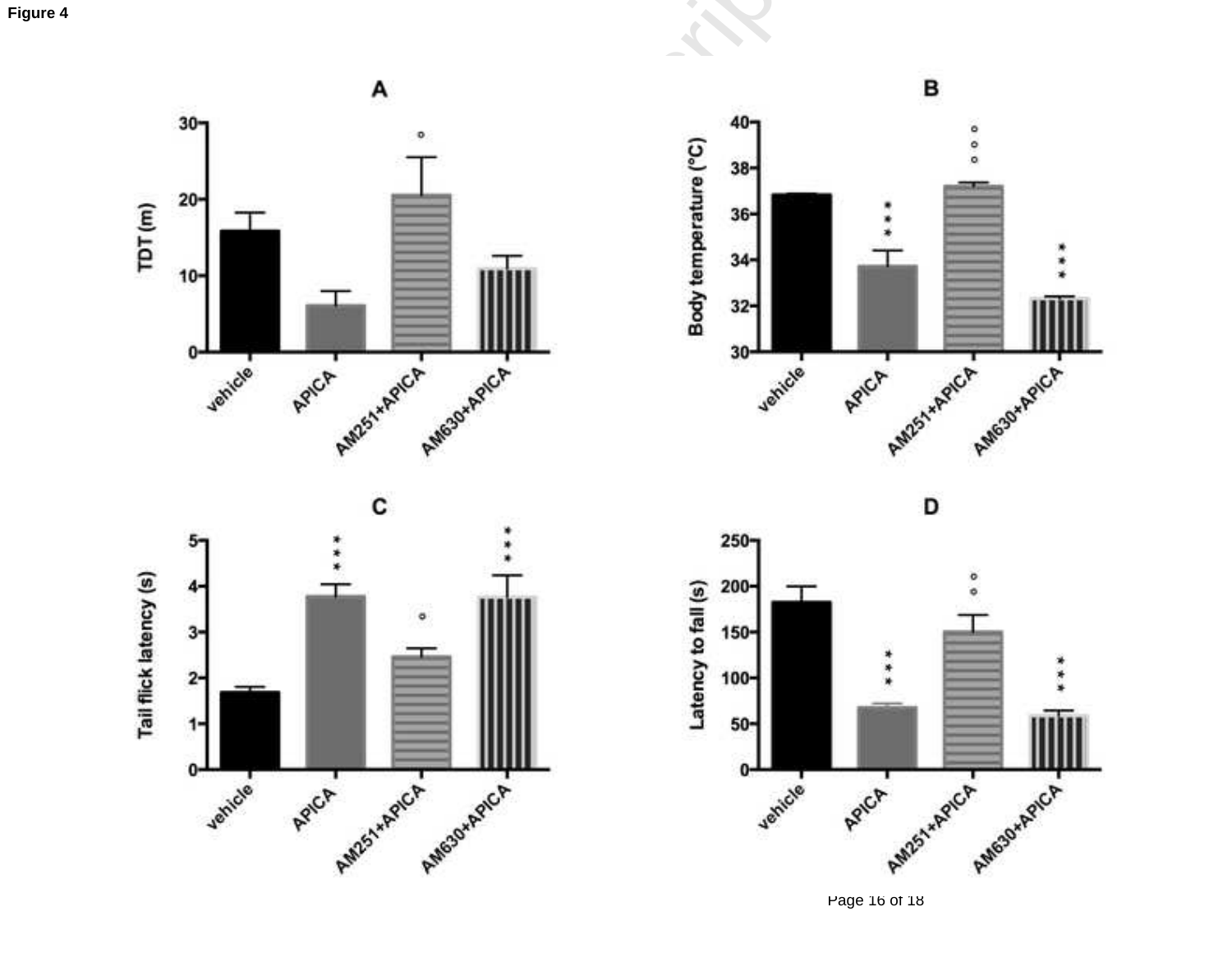